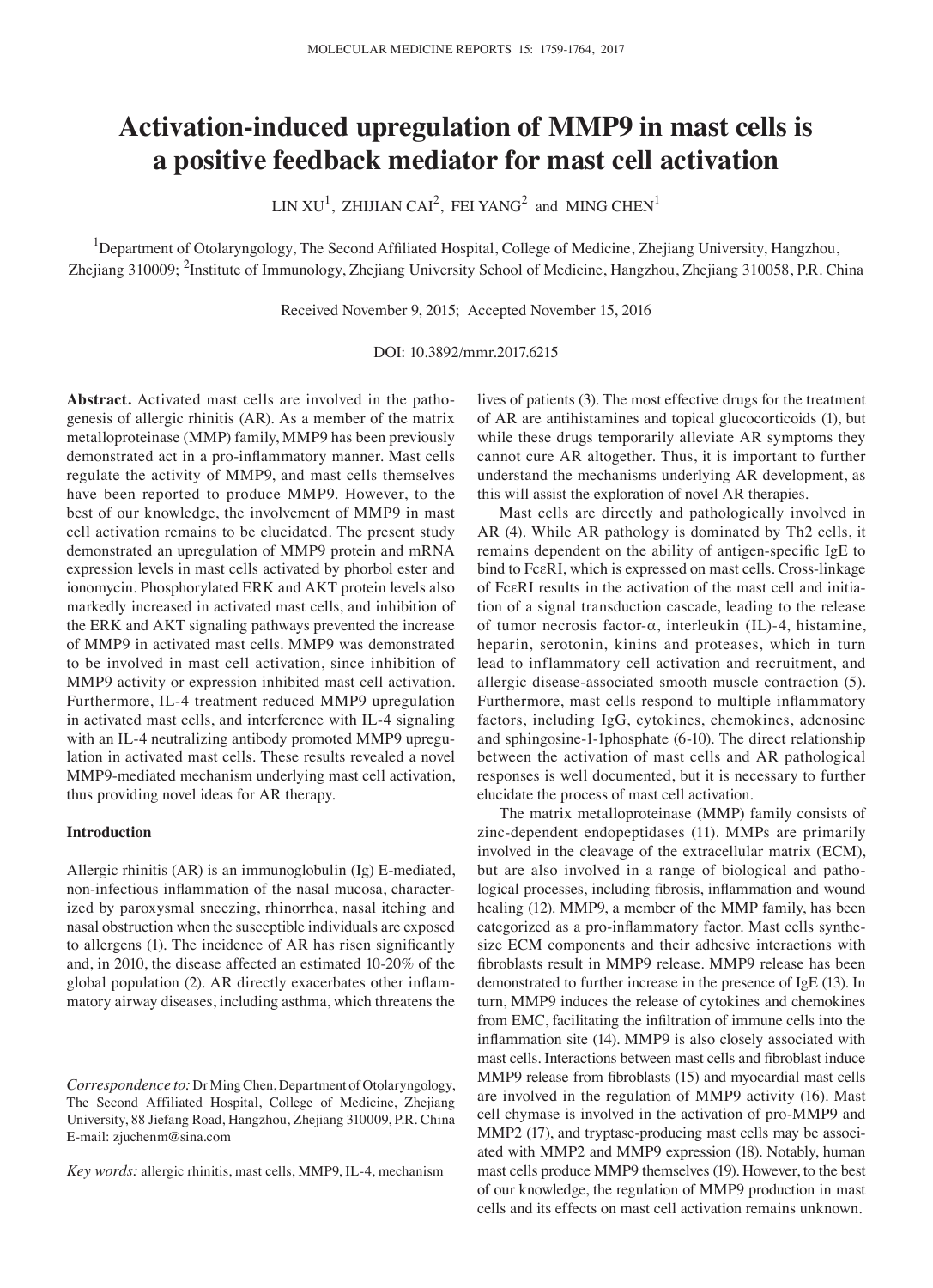In the present study, MMP9 expression was demonstrated to increase in activated mast cells in an AKT and ERK signaling pathway-dependent manner, and increased MMP9 levels were implicated in the activation of mast cells. Furthermore, the increased expression of MMP9 in activated mast cells was inhibited by IL-4.

# **Materials and methods**

*Reagents.* Phorbol ester (PMA) and ionomycin (ION) were purchased from Sigma-Aldrich, Merck Millipore (Darmstadt, Germany). Murine IL-4 and IL-6 ELISA kits were purchased from eBioscience, Inc. (San Diego, CA, USA). TRIzol reagent was purchased from Invitrogen; Thermo Fisher Scientific, Inc. (Waltham, MA, USA). Antibodies against ERK2/1 (MK1; cat. no. sc‑135900; 1:400), AKT (C‑20; cat. no. sc‑1618; 1:200), phosphorylated (p)-ERK (E-4) (cat. no. sc-7383; 1:400), p‑AKT‑Thr308 (cat. no. sc‑16646; 1:200) and MMP9 (cat. no. sc‑6841; 1:400), the ERK/MAPK inhibitor U0126, the AKT inhibitor MK2206 and the MMP9 inhibitor CTK8G1150, and MMP9 small interfering RNA (siRNA) (cat. no. sc‑29401; 1:400) were all purchased from Santa Cruz Biotechnology, Inc. (Dallas, TX, USA). For transient silencing of MMP9, 21-nt sequences of siRNA duplexes were synthesized (GenePharma, Shanghai, China): sense 5'-CAUUCAG GGAGACGCCCAUUUTT-3' and antisense 5'-AAAUGG GCGUCUCCCUGAAUGTT‑3'; scramble control siRNA sense 5'-UUCUCCGAACGUGUCACGUTT-3' and antisense 5'-ACGUGACACGUUCGGAGAATT-3'. A total of 40 nM siRNA duplexes was transfected reagent on a 24-well plate. The efficiency of MMP9 transient silencing was confirmed by western blotting. Recombinant murine IL-4 (cat. no. 404-ML; 1:200) and murine IL‑4 antibodies (cat. no. MAB404; 1:200); were purchased from R&D Systems, Inc. (Minneapolis, MN, USA).

*Cells and cell culture.* The murine mast cell P815 cell line and human mast cell HMC-1 cell line were obtained from the American Type Culture Collection (Manassas, VA, USA). RPMI-1640 supplemented with L-glutamine, sodium pyruvate, non-essential amino acids, a 2-fold vitamin solution, and penicillin‑streptomycin (Invitrogen; Thermo Fisher Scientific, Inc.). Fetal bovine serum (FBS; HyClone; GE Healthcare Life Sciences, Logan, UT, USA) or horse serum (Invitrogen; Thermo Fisher Scientific, Inc.) was added to the media. All cultures were performed at 37°C in a 5%  $CO<sub>2</sub>$ atmosphere.

*Cytokine assay and β‑hexosaminidase release.* A total of 2x10<sup>5</sup> P815 or HMC-1 cells were stimulated with 50 nM PMA and 500 nM ION for 24 h, and were subsequently centrifuged at 400 x *g* for 5 min at 25˚C. Cell supernatant was collected and IL-4 and IL-6 levels were measured by ELISA, according to the manufacturer's protocol. To detect degranulation, 50  $\mu$ l supernatant was removed for β-hexosaminidase measurement, and deionized water was added to the remaining cell pellets. The samples were frozen, thawed, and a second 50  $\mu$ l was removed to determine the total β-hexosaminidase content. β-hexosaminidase samples (50  $\mu$ l) were incubated in 0.04 M citric acid with 0.02 M  $\text{Na}_2\text{HPO}_4$  containing 10 mM

p-nitrophenyl N-acetyl-α-D-glucosaminide for 90 min at 37˚C. The reaction was developed using 0.4 M glycine and the absorbance was determined at 405 nm. The release percentage was calculated as follows: [β-hexosaminidase in supernatant/ $(\beta$ -hexosaminidase in supernatant + total β-hexosaminidase in pellet)] x100.

*Reverse transcription‑quantitative polymerase chain reac‑ tion (RT‑qPCR).* The total RNA was extracted using TRIzol reagent. and cDNA was synthesized using a PrimeScript™ RT reagent kit (Takara Bio, Inc., Otsu, Japan), according to the manufacturer's protocol. The following primers were used: β-actin, forward: 5'-CGTTGACATCCGTAAAGACC-3' and reverse: 5'‑AACAGTCCGCCTAGAAGCAC‑3'; MMP9, forward: 5'-CGGCACGCCTTGGTGTAGCA-3' and reverse: 5'-GGCGCACCAGCGGTAACCAT-3'. The following PCR conditions were used: 1 cycle of 95˚C for 30 sec followed by 40 cycles of 95˚C for 5 sec and 60˚C for 34 sec. RT‑qPCR and the 2-∆∆Cq method was performed on an Applied Biosystems 7500 real time PCR system (Thermo Fisher Scientific, Inc.) with version 2.0.6 software (20).

*Inhibition of ERK, AKT and MMP9 activity.* To inhibit the ERK and AKT signaling pathways, the  $2x10^5$  P815 cells were pre-treated for 2 h with either 100 nM U0126 or 10 nM MK2206, or both, and were then activated using 50 nM PMA and 500 nM ION for 24 h. To inhibit MMP9, the  $2x10^5$  P815 cells were pre-treated with 10 nM CTK8G1150 for 2 h and subsequently activated by 50 nM PMA and 500 nM ION for 24 h. The control group was treated with DMSO.

*Western blot analysis.* The total proteins were extracted from cells (HMC-1 and P815) using protein extracting buffer [20 mmol/l Tris-Cl buffer, pH 7.5, containing 1 mmol/l ethylenediamine tetraacetic acid, a protease inhibitor cocktail (complete, Mini, ethylenediamine tetraacetic acid-free, 1 tablet of 10‑ml buffer; Sigma‑Aldrich, Merck Millipore), 1% sodium dodecyl sulfate, 10% Triton X-100, and 2 mol/l dithiothreitol]. After 30 min on ice, the samples were centrifuged at 17,600 x  $g$  for 10 min at 4°C). A total of 20  $\mu$ g crude proteins extracted from cell lysates from HMC-1 and P815 cells were separated on 10% sodium dodecyl sulfate-polyacrylamide gel electrophoresis (SDS-PAGE) and were subsequently transferred onto polyvinylidene difluoride membranes (Merck Millipore). The membranes were blocked with 5% FBS in Tris-buffered saline, pH 8.0, plus 0.05% Tween-20, for 1 h at room temperature, and were then incubated with the corresponding primary antibodies at 4˚C overnight. Following washing with Tris-buffered saline plus 0.05% Tween-20, the membranes were incubated with secondary antibody conjugated to horseradish peroxidase (cat. nos. P-0217, P-0161, P‑0160; 1:1,000; Dako; Agilent Technologies, Inc., Santa Clara, CA, USA) was incubated for 1 h at room temperature. Proteins were visualized using SuperSignal West Femto Maximum Sensitivity Chemiluminescence substrate (Thermo Fisher Scientific, Inc.).

*Gelatin zymography.* A gelatin zymography assay was performed to investigate the secretion of active MMP9. A total of 4x104 of HMC‑1 and P815 cells were grown to 70% confluence,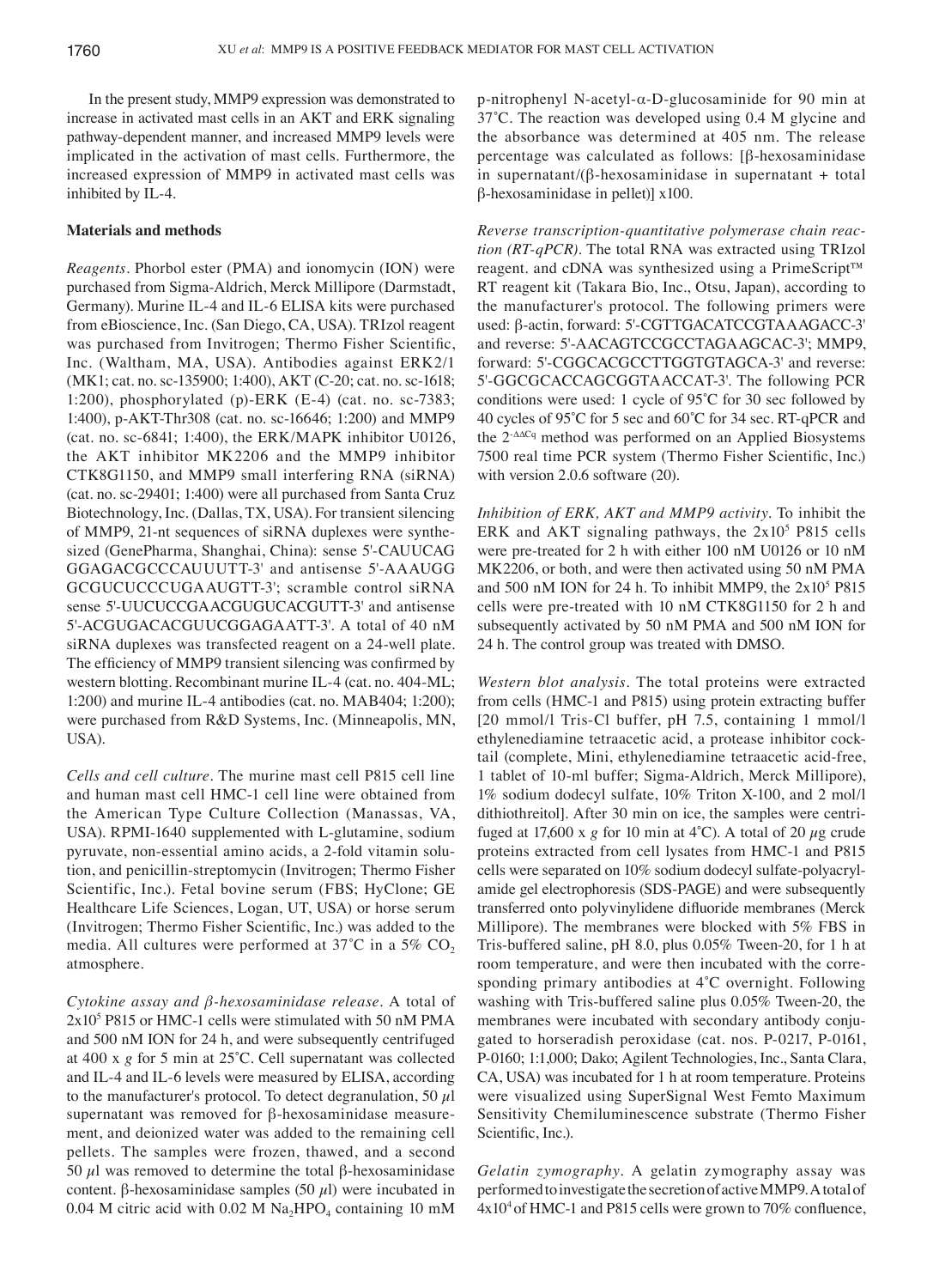

Figure 1. MMP9 expression is upregulated in activated mast cells. (A) IL-4 and IL-6 levels, as determined by ELISA, and degranulation, as determined by β-hexosaminidase release, in PMA+ION-treated activated P815 cells. (B) The mRNA expression levels of MMP9 in P815 and HMC-1 cells, as detected by reverse transcription-quantitative polymerase chain reaction. (C) The protein expression levels of MMP9 in P815 and HMC-1 cells, as detected by western blotting. (D) The secretion level of MMP9 in activated P815 and HMC-1 cells, as detected by gelatin zymography. The data are represented as the results of three independent experiments \*\*\*P<0.001 vs. DMSO. MMP9, matrix metalloproteinase 9; IL, interleukin; PMA, phorbol ester; ION, ionomycin; DMSO, dimethyl sulfoxide.

washed twice with PBS and incubated in serum-free medium. Conditioned medium was collected 24 h following this and was concentrated with a centrifugal filter (Merck Millipore) at 6,000 x *g* for 15 min at 4˚C Concentrated samples were prepared in non‑reducing sample buffer (Invitrogen; Thermo Fisher Scientific, Inc.). Proteins (20  $\mu$ l/lane) were separated by SDS-PAGE on gels containing 1 mg/ml gelatin (Novex 10% gelatin gel; Invitrogen; Thermo Fisher Scientific, Inc.). The gels were renatured for 1 h at room temperature in 1X renaturing buffer (Invitrogen; Thermo Fisher Scientific, Inc.). Following this, gels were incubated overnight at 37˚C in 1X developing buffer (Invitrogen; Thermo Fisher Scientific; Inc.). Gels were stained with Coomassie blue for 2 h at room temperature. The brightness of the clear bands, where MMP9 was located and the gelatin was degraded, was analyzed according the optical density using Bio-Rad Image Lab version 4.0 (Bio-Rad Laboratories, Inc., Hercules, CA, USA).

*RNA interference assay.* MMP9 and negative control siRNA duplexes (40 nM) were transfected into cells of HMC-1 and P815 (5x10<sup>5</sup>/well) using  $3 \mu$ INTERFER in siRNA transfection reagent (Santa Cruz Biotechnology, Inc.) in a 24-well plate. The efficiency of MMP9 silencing was confirmed by western blot analysis.

*Statistical analysis.* Data are presented as the mean ± standard error. The results were compared using one-way analysis of variance in SPSS version 16 (SPSS, Inc., Chicago, IL, USA). P<0.05 was considered to indicate a statistically significant difference.

#### **Results**

*MMP9 expression is upregulated in activated mast cells.*  Following stimulation with 50 nM PMA and 500 nM ION, P815 cells released significantly increased levels of IL-4, IL-6 and β-hexosaminidase compared with control cells or DMSO-treated cells (P=0.0018, P=0.0014 and P=0.0002, respectively; Fig. 1A). HMC-1 cells also had higher levels of IL-4, IL-6 and β-hexosaminidase (data not shown). Following activation, increased mRNA (Fig. 1B) and protein (Fig. 1C) expression levels of MMP9 were detected in both P815 and HMC‑1 cells. To confirm an increase of MMP9 release, MMP9 activity was detected by gelatin zymography. Activated P815 and HMC-1 cells degraded visibly more gelatin compared with the control or DMSO-treated cells (Fig. 1D). These results indicated that MMP9 expression is upregulated in activated P815 and HMC-1 mast cells.

*Upregulation of MMP9 in activated mast cells is dependent on the ERK and AKT signaling pathways.* The ERK and AKT signaling pathways are involved in the activation of mast cells(21) and have also been reported to induce the expression of MMP9 (22). The present study aimed to establish whether the ERK and AKT signaling pathways are involved in MMP9 upregulation in activated mast cells. Phosphorylated ERK and AKT expression levels were visibly increased in activated P815 cells (Fig. 2A). Following treatment with the ERK‑specific inhibitor U0126 or the AKT‑specific inhibitor MK2206, PMA+ION treatment-induced increases in MMP9 protein levels were partially inhibited in activated P815 cells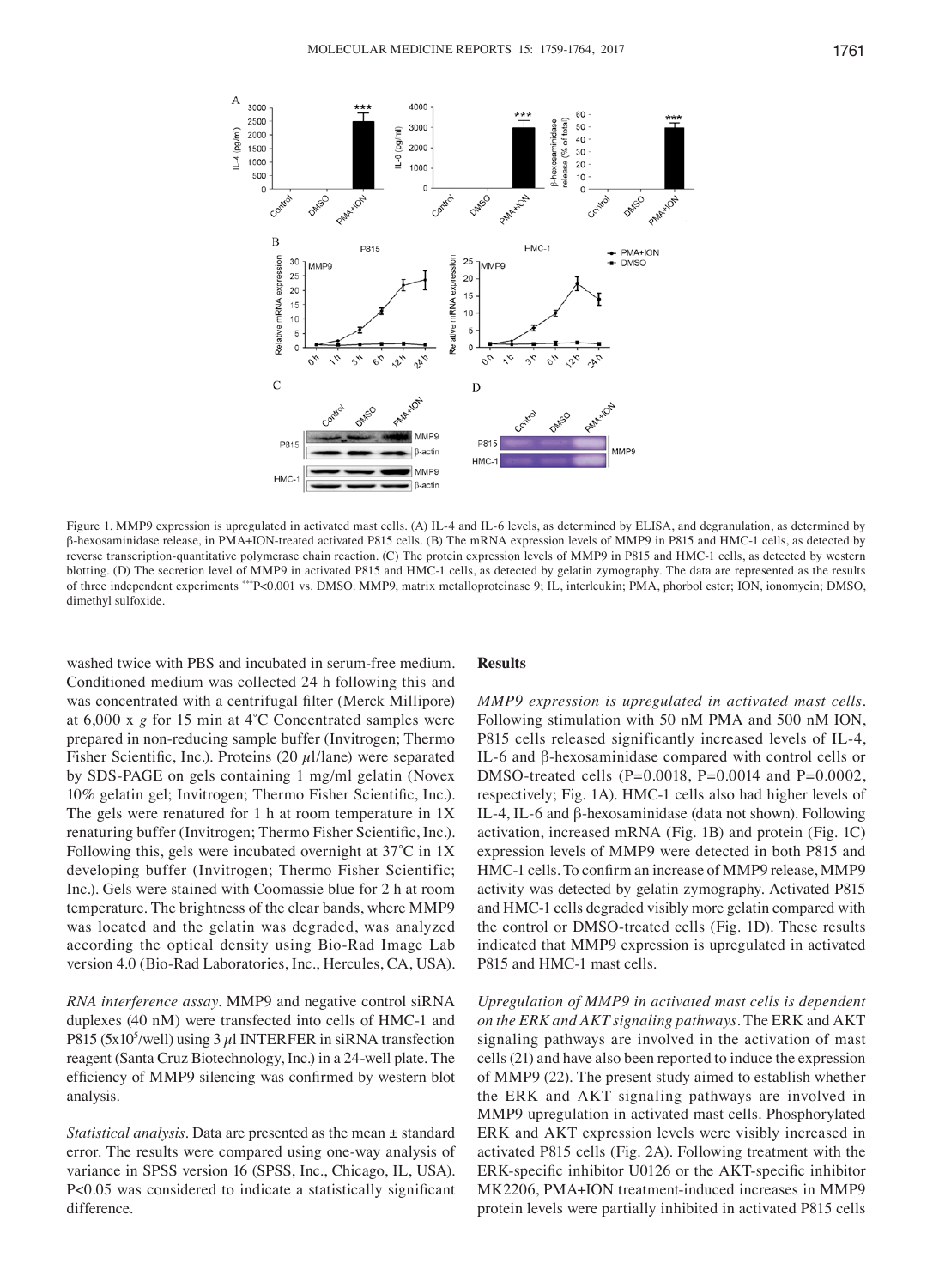

Figure 2. Upregulation of MMP9 in activated mast cells is dependent on the ERK and AKT signaling pathways. (A) The protein expression levels of p-ERK and p-AKT were assessed in activated P815 cells by western blotting. (B) The protein expression levels of MMP9 were determined in activated P815 cells following treatment with ERK and AKT specific inhibitors, U0126 and MK2206, respectively. The data are representative of three independent experiments. MMP9, matrix metalloproteinase 9; ERK, mitogen activated protein kinase; AKT, AKT serine/threonine kinase; p‑, phosphorylated; DMSO, dimethyl sulfoxide; PMA, phorbol ester; ION, ionomycin.



Figure 3. MMP9 promotes the activation of mast cells. (A) The levels of IL-4 and IL-6 were determined by ELISA, and degranulation was determined by β‑hexosaminidase release in activated P815 cells following treatment with the MMP9 specific inhibitor, CTK8G1150 (10 nM). (B) The levels of IL‑4 and IL-6 were determined by ELISA, and degranulation as determined by β-hexosaminidase release in activated P815 cells following transfection with MMP9 specific siRNA. The data are representative of three independent experiments, and comparisons are indicated by lines. \*P<0.05, \*\*P<0.01. MMP9, matrix metalloproteinase 9; IL, interleukin; siRNA, small interfering RNA; PMA, phorbol ester; ION, ionomycin; NC, negative control.



Figure 4. IL-4 inhibits the upregulation of MMP9 in activated mast cells. The protein expression of MMP9 was assessed in activated P815 cells, as detected by western blotting, in response to (A) treatment with 10 ng/ml IL-4 or (B) 10  $\mu$ g/ml IL-4 neutralizing antibody. The data are representative of three independent experiments. IL, interleukin; MMP9, matrix metalloproteinase 9; PMA, phorbol ester; ION, ionomycin.

compared with DMSO-treated activated P815 cells (Fig. 2B). Combined treatment with both U0126 and MK2206 appeared to completely abolish increased MMP9 protein levels in activated P815 cells compared with DMSO-treated activated P815 cells (Fig. 2B). These results suggested that the increased MMP9 levels observed in activated mast cells are dependent on the ERK and AKT signaling pathways.

*MMP9 promotes the activation of mast cells.* To establish the effect of MMP9 on mast cell activation, the MMP9 inhibitor CTK8G1150 was used. PMA and ION treatment-induced IL-4, IL-6 and β-hexosaminidase release significantly decreased in CTK8G1150-treated P815 cells compared with the untreated P815 cells (P=0.0495, P=0.0128, P=0.0067, respectively; Fig. 3A). Furthermore, similar results were demonstrated in activated P815 cells transfected with siRNA, with IL-4, IL-6 and β-hexosaminidase release significantly decreased in MMP9 siRNA-transfected P815 cells compared with control siRNA-transfected P815 cells (P=0.0490, P=0.0099 and P=0.0073, respectively; Fig. 3B). These results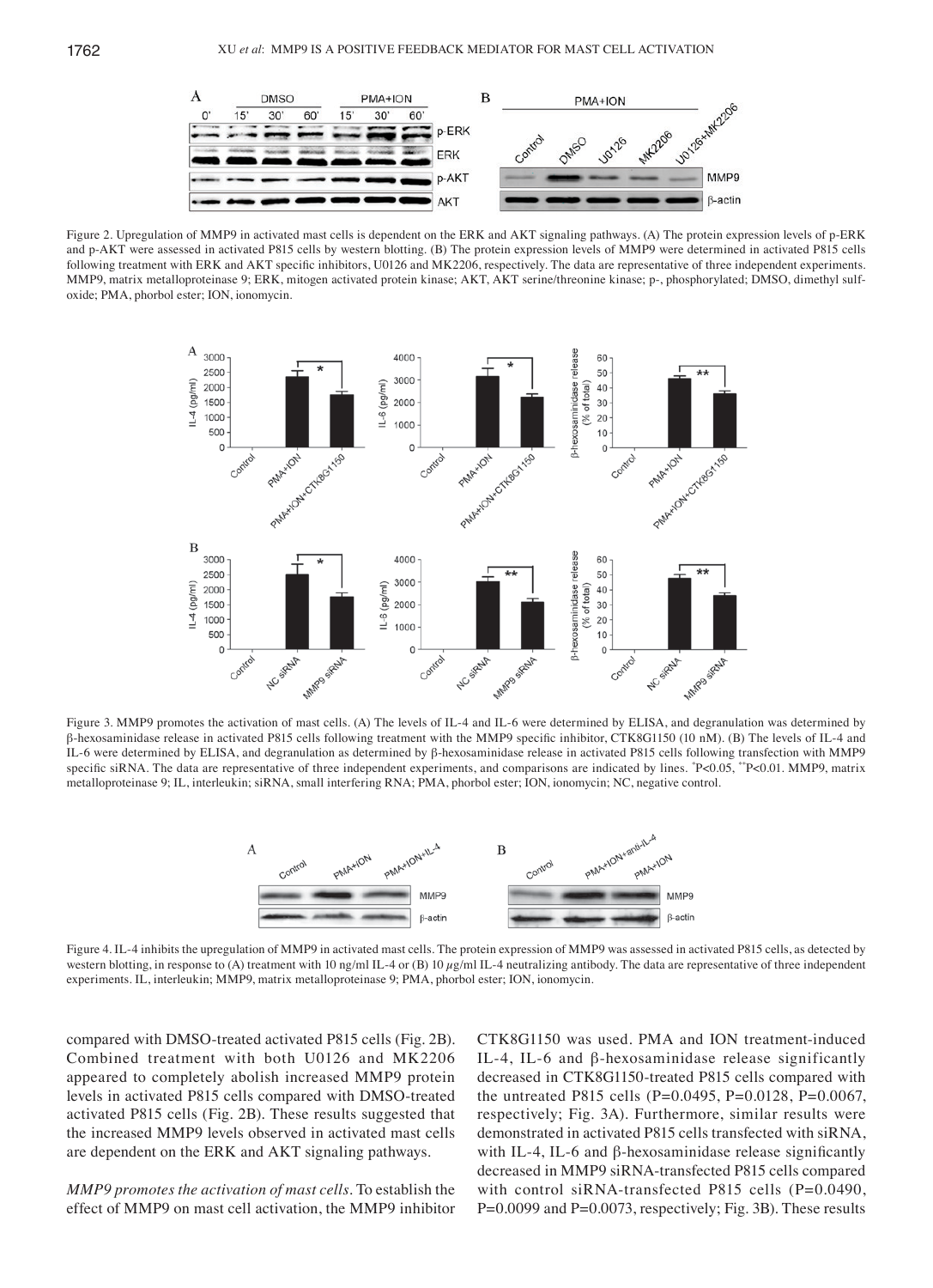suggested that MMP9 is involved in the activation of mast cells.

*IL‑4 inhibits MMP9 upregulation in activated mast cells.*  IL-4 has been previously demonstrated to inhibit MMP9 expression in rat synovial membranes incubated *in vitro* (23) and activated mast cells produce high levels of IL-4 (24). Therefore, it was hypothesized that IL-4 was involved in the regulation of MMP9 expression in activated mast cells. The protein expression of MMP9 was visibly inhibited in 10 ng/ml IL-4-treated activated P815 cells compared with untreated activated P815 cells (Fig. 4A). Furthermore, inhibiting IL-4 signaling using 10  $\mu$ g/ml IL-4 neutralizing antibody resulted in visibly increased MMP9 protein levels in activated P815 cells compared with untreated activated P815 cells (Fig. 4B). These results indicated that IL-4 negatively regulates MMP9 expression in activated mast cells.

# **Discussion**

AR is an important health problem due to its prevalence and its impact on the social life, school performance and work productivity of patients(25). Mast cells are the most important effector cells in AR (26). In general, mast cells are activated through cross‑linkage of FcεRI by antigen‑specific IgE. They are key effectors in IgE-dependent hypersensitivity reactions (5). Ligation of FcεRI, constitutively expressed on mast cells, promotes cell activation and immediate release and production of pro‑inflammatory mediators, characterized by sneezing, itching, rhinorrhea and nasal obstruction, and AR may negatively impact AR patient's quality of life (27,28). HMC-1 (27) and P815 (28) cell lines were often used to explore the mechanism of AR development, whereas there is no recognition about their involvement in mastocytoma. The present study, determined that MMP9 was implicated in PMA and ION-induced activation of mast cells. This finding provided a novel insight into the mechanisms underlying mast cell activation.

As a member of the MMP family, the primary function of MMP9 is to degrade the ECM, which facilitates the invasion and metastasis of tumors (29). MMP9 has also been demonstrated to regulate the release of inflammatory factors and cytokines. Binding of MMP9 to CD44 promotes the release of activated transforming growth factor-β1 (30). MMP9 has also been previously reported to increase vascular endothelial growth factor release and promote angiogenesis (31). A variety of inflammatory factors and cytokines activate mast cells (32) and it is possible that MMP9 promotes PMA and ION-induced mast cell activation through the regulation of the inflammatory factors and cytokines involved in mast cell activation. However, further investigation is required to elucidate the precise mechanism.

High IL-4 levels are produced by activated mast cells. In the present study, it was demonstrated that IL-4 decreases MMP9 protein levels in activated mast cells, forming a negative feedback loop. In this manner, mast cells are able to limit self-activation. Inhibition of IL-4 expression has been proposed as an effective strategy for the treatment of airway inflammation (33). Therefore, attempts to negatively regulate IL-4 in mast cells must take this into consideration. Without further study, the comprehensive outcome of IL-4

inhibition to control airway inflammation remains difficult to determine.

In conclusion, MMP9 was upregulated during mast cell activation, and this upregulation was dependent upon normal function of the ERK and AKT signaling pathways. Increased MMP9 levels were demonstrated to further activate mast cells, whereas IL-4 inhibited the increase of MMP9 in activated mast cells. These findings revealed a novel mechanism underlying mast cell activation, which enhances current understanding and may provide novel targets for the treatment of AR.

# **Acknowledgements**

The present study was supported by the Natural Science Foundation of Zhejiang Province (grant no. LY12H13003) and the Medical Scientific Research Foundation of Zhejiang Province (nos. 2010KYA104 and 2012KYA098).

### **References**

- 1. Ridolo E, Montagni M, Melli V, Bonzano L, Incorvaia C and Canonica GW: A role for the intranasal formulation of azelastine hydrochloride/fluticasone propionate in the treatment of allergic rhinitis. Ther Deliv 6: 653-659, 2015.
- 2. Brozek JL, Bousquet J, Baena-Cagnani CE, Bonini S, Canonica GW, Casale TB, van Wijk RG, Ohta K, Zuberbier T, Schünemann HJ, *et al*: Allergic Rhinitis and its Impact on Asthma (ARIA) guidelines: 2010 Revision. J Allergy Clin Immunol 126: 466-476, 2010.
- 3. Hadley JA, Derebery MJ and Marple BF: Comorbidities and allergic rhinitis: Not just a runny nose. J Fam Pract 61 (2 Suppl): S11-S15, 2012.
- 4. Williams CM and Galli SJ: The diverse potential effector and immunoregulatory roles of mast cells in allergic disease. J Allergy Clin Immunol 105: 847-859, 2000.
- 5. Robbie-Ryan M and Brown M: The role of mast cells in allergy and autoimmunity. Curr Opin Immunol 14: 728-733, 2002.
- 6. Woolhiser MR, Okayama Y, Gilfillan AM and Metcalfe DD: IgG-dependent activation of human mast cells following up-regulation of FcgammaRI by IFN-gamma. Eur J Immunol 31: 3298-3307, 2001.
- 7. Wang JX, Kaieda S, Ameri S, Fishgal N, Dwyer D, Dellinger A, Kepley CL, Gurish MF and Nigrovic PA: IL-33/ST2 axis promotes mast cell survival via BCLXL. Proc Natl Acad Sci USA 111: 10281-10286, 2014.
- 8. Juremalm M and Nilsson G: Chemokine receptor expression by mast cells. Chem Immunol Allergy 87: 130-144, 2005.
- 9. Okayama Y, Saito H and Ra C: Targeting human mast cells expressing g-protein-coupled receptors in allergic diseases. Allergol Int 57: 197-203, 2008.
- 10. Oskeritzian CA, Price MM, Hait NC, Kapitonov D, Falanga YT, Morales JK, Ryan JJ, Milstien S and Spiegel S: Essential roles of sphingosine-1-phosphate receptor 2 in human mast cell activation, anaphylaxis, and pulmonary edema. J Exp Med 207: 465-474, 2010.
- 11. Bratcher PE, Weathington NM, Nick HJ, Jackson PL, Snelgrove RJ and Gaggar A: MMP-9 cleaves SP-D and abrogates its innate immune functions in vitro. PLoS One 7: e41881, 2012.
- 12. Vandenbroucke RE, Dejonckheere E and Libert C: A therapeutic role for matrix metalloproteinase inhibitors in lung diseases? Eur Respir J 38: 1200-1214, 2011.
- 13. Gauchotte G, Marie B, Gallet P, Nguyen DT, Grandhaye M, Jankowski R and Vignaud JM: Respiratory epithelial adeno- matoid hamartoma: A poorly recognized entity with mast cell recruitment and frequently associated with nasal polyposis. Am J Surg pathol 37: 1678-1685, 2013.
- 14. Purwar R, Kraus M, Werfel T and Wittmann M: Modulation of keratinocyte-derived MMP-9 by IL-13: A possible role for the pathogenesis of epidermal inflammation. J Invest Dermatol 128: 59-66, 2008.
- 15. Abel M and Vliagoftis H: Mast cell‑fibroblast interactions induce matrix metalloproteinase-9 release from fibroblasts: Role for IgE-mediated mast cell activation. JImmunol 180: 3543-3550, 2008.